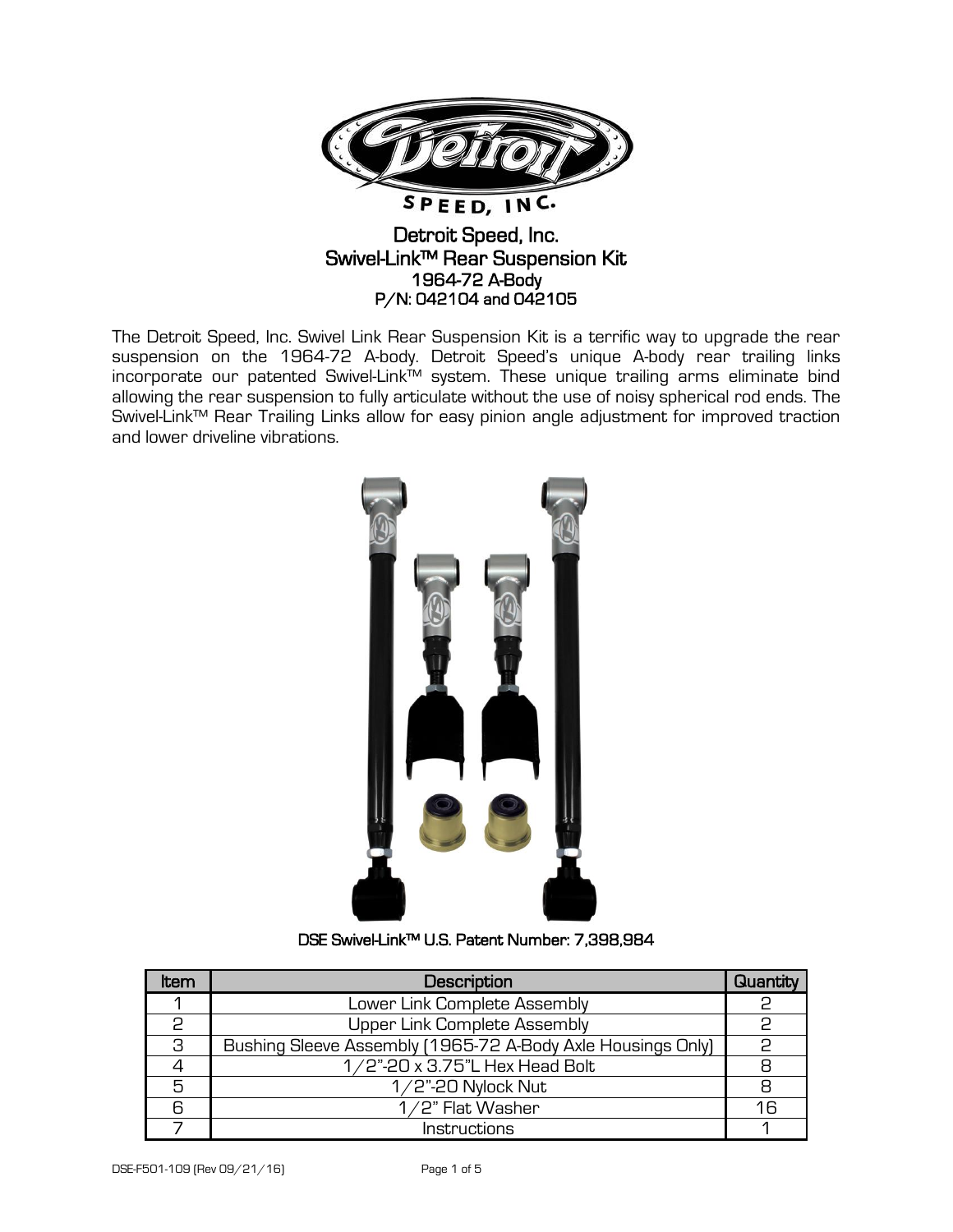| <b>Fastener Torque Specifications</b> |                 |  |  |
|---------------------------------------|-----------------|--|--|
| Application                           | Torque (ft-lbs) |  |  |
| Upper & Lower Link Bolts              | 11 N            |  |  |
| Swivel Link Jam Nuts                  |                 |  |  |

- 1. To begin installation, chock the front wheels and loosen the rear lug nuts. Jack up the rear of the vehicle and support the vehicle with jack stands under the frame. Remove the rear wheels.
- 2. It is recommended that the arms be replaced one at a time. Start by removing one of the upper links. CAUTION: The rear axle should be supported with jackstands under the axle tubes and one under the front of the axle at the pinion.
- 3. With the upper link removed, remove the rubber bushing from the rear axle housing. Detroit Speed offers the tool necessary for the removal and installation. It is available as p/n: 042501. Figure 1 below shows the tool assembled on the rear axle for bushing removal. Figure 2 shows the bushing being installed. NOTE: Be sure to lubricate the threads and the washers of the tool with anti-seize to prevent galling during installation and removal.



Figure 1 – Bushing removal **Figure 2 – Bushing Installation** 



Figure 3 – Replacement Bushing Installed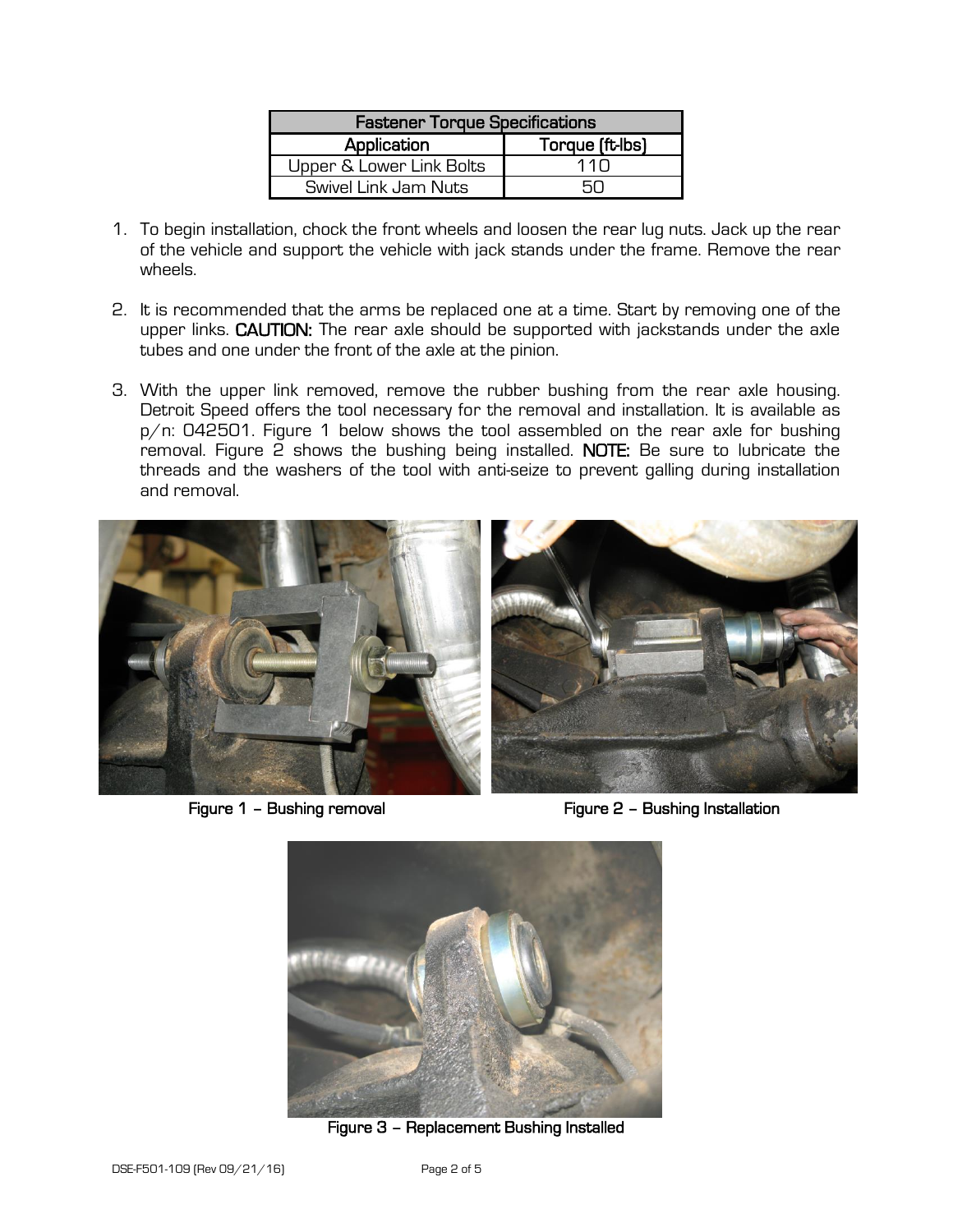NOTE TO INSTALLER: Do not install the bushing past the large diameter step. The bushing provided in the kit may not fit some 1964 A-Body axle housings due to the overall diameter of the bushing. Detroit Speed has a smaller bushing available if the bushing in the kit does not fit your rear axle housing. It is available as DSE p/n: 99040249 (See Figure 4).



Figure 4 – Rear Axle Bushings

4. After the bushing is installed, the upper link can be installed. Before installing, adjust the arm to the length of the stock arm that was removed from the vehicle (Figure 5). Place the arm on the vehicle and use the provided  $1/2$ "-20 x 3.75"L Hex Head Bolts along with the  $1/2$ "-20 Nylock nuts and  $1/2$ " Flat Washers. Do not torque the end link bolts as they will be tightened later with the vehicle at ride height.



Figure 5 – Determining Arm Length

- 5. Repeat Steps 2 through 4 for the opposite side upper link.
- 6. Remove either of the lower links from the vehicle. Before installing the new lower arm, adjust the arm to the length of the stock arm that was removed from the vehicle. Place the arm on the vehicle and use the provided  $1/2$ "-20 x 3.75"L Hex Head Bolts along with the  $1/2$ "–20 Nylock nuts and  $1/2$ " Flat Washers. Do not torque the end link bolts as they will be tightened later with the vehicle at ride height.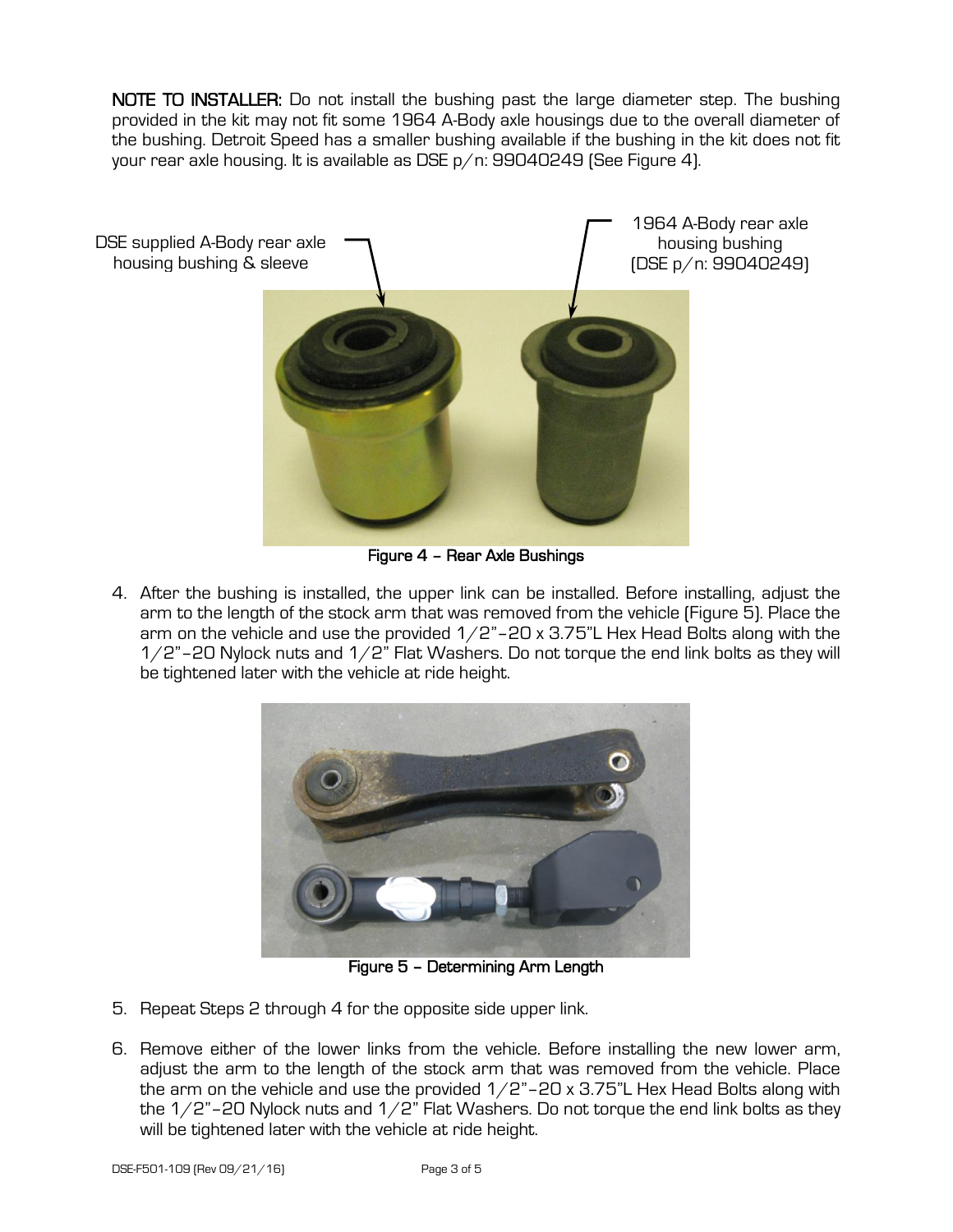- 7. Repeat Step 6 for the opposite side lower link.
- 8. Once all of the links are installed, verify the rear axle is centered in the car and the wheelbase is correct. Also, make sure the pinion angle is set correctly. It may be necessary to adjust the links both top and bottom to obtain proper fitment. NOTE: There can be no more than 2" of exposed threads on the end link (3/4" of thread engagement in the tube). This measurement does include the jam nut (see page 5). Torque the jam nuts on each link to 50 ft-lbs.
- 9. Settle the suspension by bouncing the vehicle several times and then torque all of the rear suspension link pivot bolts to 110 ft-lbs. with the vehicle sitting at ride height.
- 10.Re-install the rear wheels and torque to the manufacturer's recommended torque specs. Lower the vehicle to the ground.
- 11.The installation is complete at this time.
	- If you have any questions before or during the installation of this product please contact Detroit Speed Inc. at [info@detroitspeed.com](mailto:info@detroitspeed.com) or 704.662.3272

Legal Disclaimer: Detroit Speed, Inc. is not liable for personal, property, legal, or financial damages from the use or misuse of any product we sell. The purchaser is solely responsible for the safety and performance of these products. No warranty is expressed or implied.